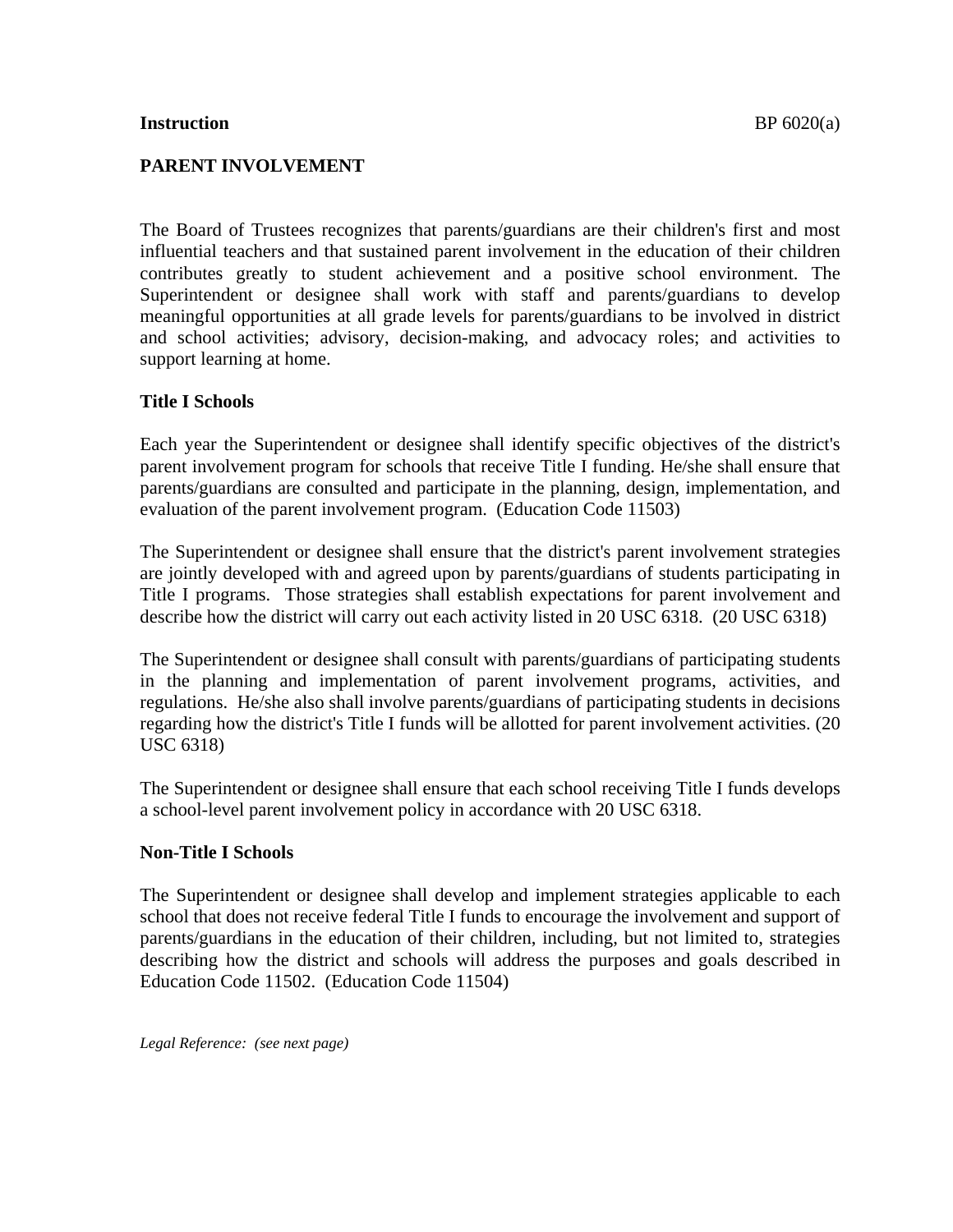#### BP 6020(b)

#### **PARENT INVOLVEMENT** (continued)

*Legal Reference:* 

*EDUCATION CODE 11500-11506 Programs to encourage parent involvement 48985 Notices in languages other than English 51101 Parent rights and responsibilities 64001 Single plan for student achievement LABOR CODE 230.8 Time off to visit child's school UNITED STATES CODE, TITLE 20 6311 Parental notice of teacher qualifications and student achievement 6312 Local educational agency plan 6314 Schoolwide programs 6316 School improvement 6318 Parent involvement CODE OF FEDERAL REGULATIONS, TITLE 28 35.104 Definitions, auxiliary aids and services 35.160 Communications*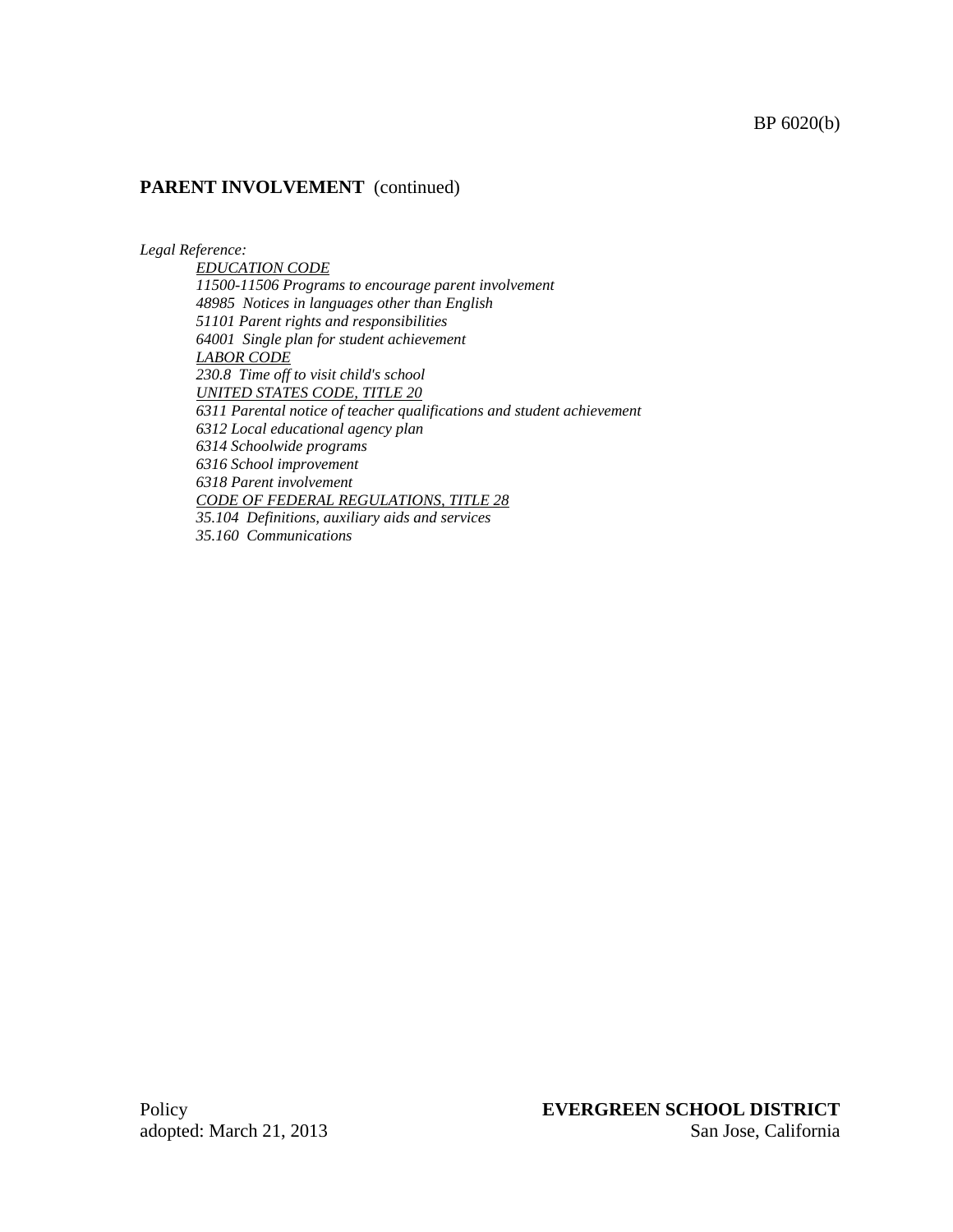# **PARENT INVOLVEMENT**

## **District Strategies for Title I Schools**

To ensure that parents/guardians of students participating in Title I programs are provided with opportunities to be involved in their children's education, the Superintendent or designee shall:

1. Involve parents/guardians of participating students in the joint development of the Title I local educational agency (LEA) plan pursuant to 20 USC 6312 and the process of school review and improvement pursuant to 20 USC 6316 (20 USC 6318)

The Superintendent or designee may:

- a. Establish a district-level committee including parent/guardian representatives from each school site to review and comment on the LEA plan in accordance with the review schedule established by the Board of Trustees
- b. Invite input on the LEA plan from other district committees and school site councils
- c. Communicate with parents/guardians through the district newsletter, web site, or other methods regarding the LEA plan and the opportunity to provide input
- d. Provide copies of working drafts of the LEA plan to parents/guardians in an understandable and uniform format and, to the extent practicable, in a language the parents/guardians can understand
- e. Ensure that school-level policies on parent involvement address the role of school site councils and other parents/guardians as appropriate in the development and review of school plans
- 2. Provide coordination, technical assistance, and other support necessary to assist Title I schools in planning and implementing effective parent involvement activities to improve student academic achievement and school performance (20 USC 6318)

The Superintendent or designee may:

- a. Assign person(s) in the district office to serve as a liaison to the schools regarding Title I parent involvement issues
- b. Provide training for the principal or designee of each participating school regarding Title I requirements for parent involvement, leadership strategies, and communication skills to assist him/her in facilitating the planning and implementation of parent involvement activities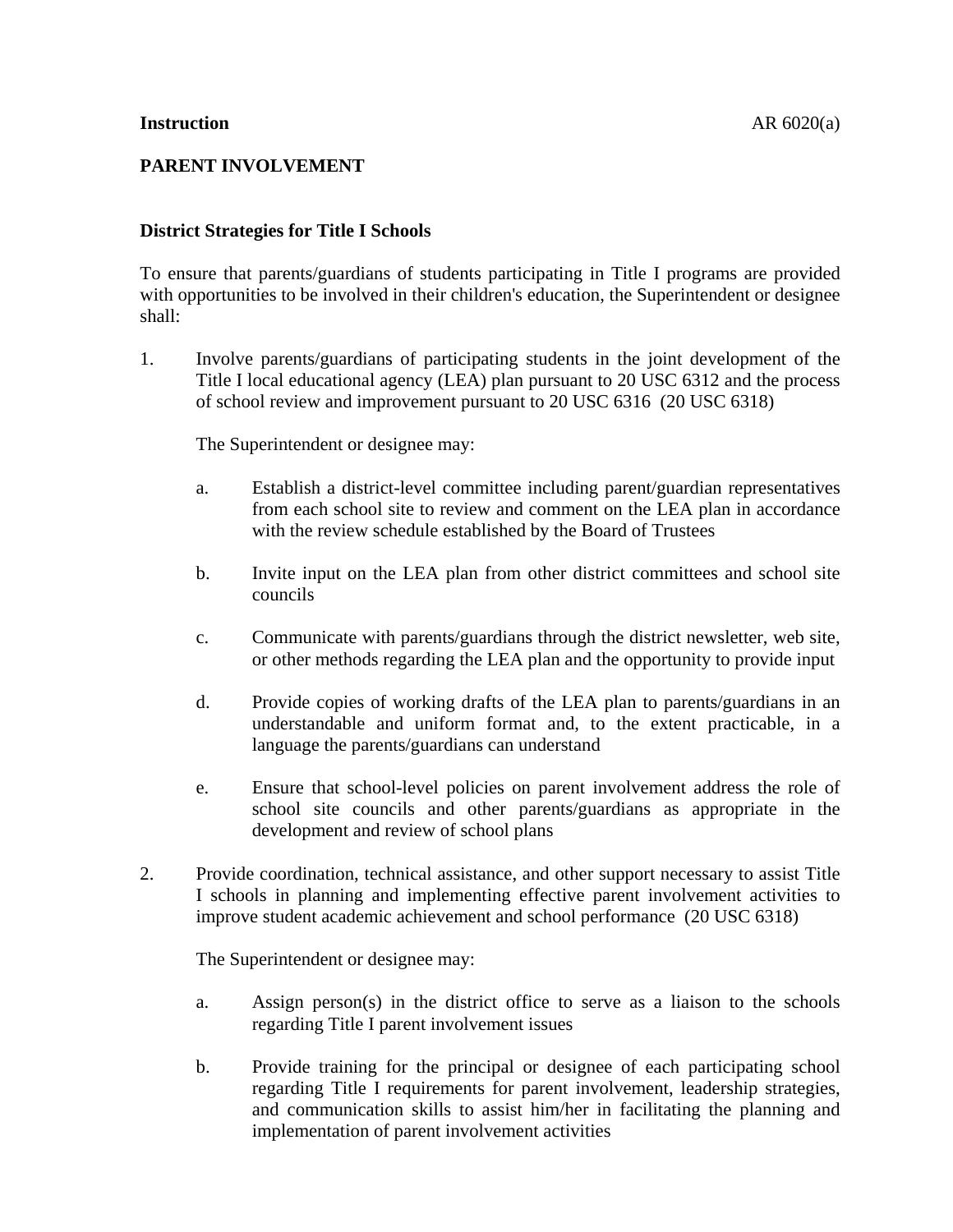- c. Provide ongoing district-level workshops to assist school site staff and parents/guardians in planning and implementing improvement strategies, and seek input from parents/guardians in developing the workshops
- 3. Build the capacity of schools and parents/guardians for strong parent involvement (20 USC 6318)

The Superintendent or designee shall: (20 USC 6318)

- a. Assist parents/guardians in understanding such topics as the state's academic content standards and academic achievement standards, state and local academic assessments, the requirements of Title I, and how to monitor a child's progress and work with educators to improve the achievement of their children
- b. Provide materials and training to help parents/guardians work with their children to improve their children's achievement, such as literacy training and using technology, as appropriate, to foster parent involvement
- c. Educate teachers, student services personnel, principals, and other staff, with the assistance of parents/guardians, in the value and utility of parent/guardian contributions and in how to reach out to, communicate with, and work with parents/guardians as equal partners, implement and coordinate parent/guardian programs, and build ties between parents/guardians and the schools
- d. To the extent feasible and appropriate, coordinate and integrate parent involvement programs and activities with other programs, and conduct other activities, such as parent resource centers, that encourage and support parents/guardians in more fully participating in their children's education
- e. Ensure that information related to school and parent/guardian programs, meetings, and other activities is sent to the parents/guardians of participating students in a format and, to the extent practicable, in a language the parents/guardians can understand
- f. Provide other such reasonable support for parent involvement activities as parents/guardians may request
- g. Inform parents/guardians and parent organizations of the existence and purpose of parent information and resource centers in the state that provide training, information, and support to parents/guardians of participating students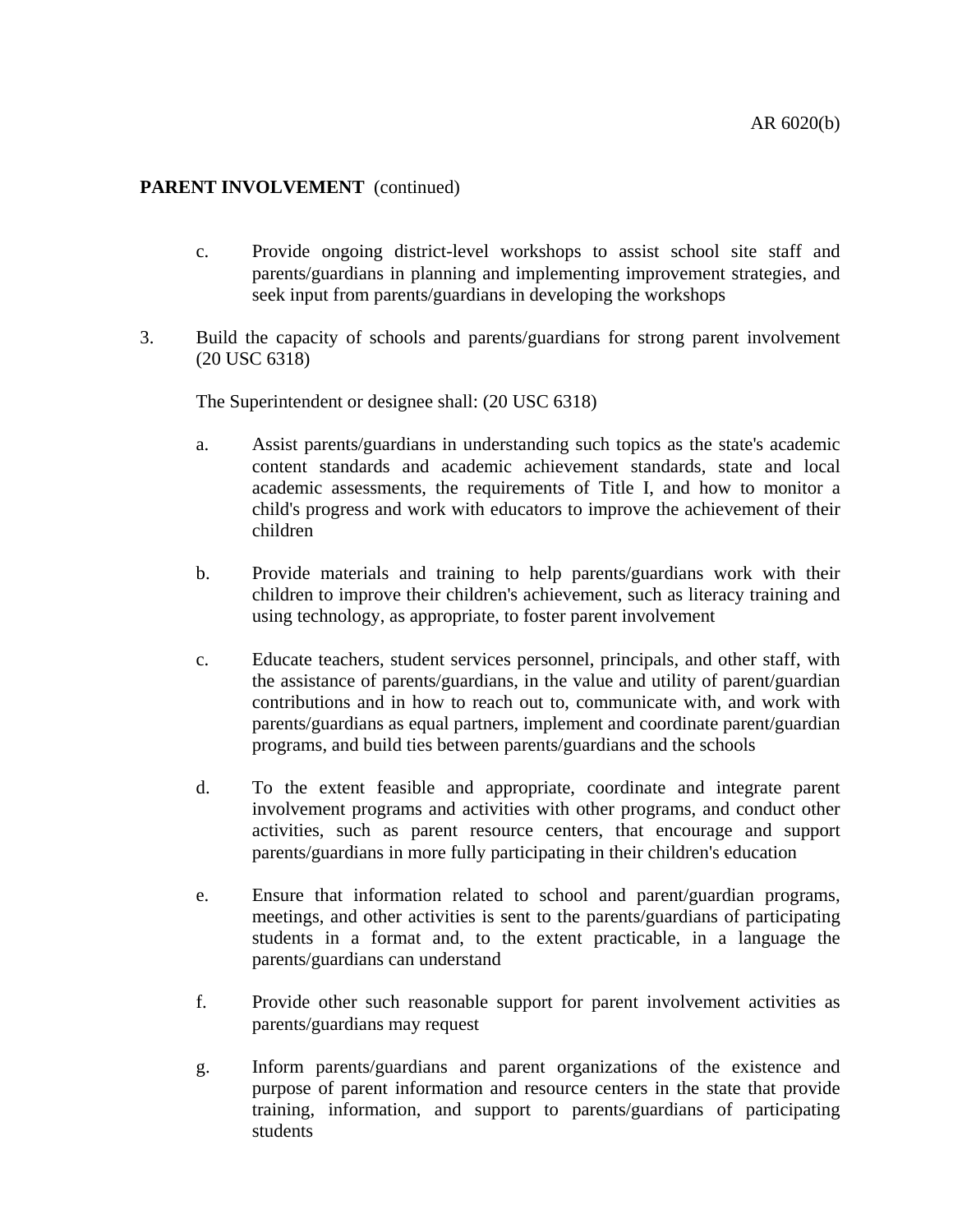In addition, the Superintendent or designee may:

- a. Provide necessary literacy training, using Title I funds if the district has exhausted all other reasonably available sources of funding for such training
- b. Pay reasonable and necessary expenses associated with parent involvement activities, including transportation and child care costs, to enable parents/guardians to participate in school-related meetings and training sessions
- c. Train parents/guardians to enhance parent involvement.
- d. Arrange school meetings at a variety of times or, when parents/guardians are unable to attend such conferences, conduct in-home conferences between parents/guardians and teachers or other educators who work directly with participating students
- e. Adopt and implement model approaches to improving parent involvement
- f. Establish a districtwide parent advisory council to provide advice on all matters related to parent involvement in Title I programs
- g. Develop appropriate roles for community-based organizations and businesses in parent involvement activities
- h. Make referrals to community agencies and organizations that offer literacy training, parent education programs, and/or other services that help to improve the conditions of parents/guardians and families
- i. Provide a master calendar of district activities and district meetings
- j. Provide information about opportunities for parent involvement through the district newsletter, web site, or other written or electronic means
- k. Engage parent-teacher organizations to actively seek out and involve parents/guardians through regular communication updates and information sessions
- l. To the extent practicable, provide translation services at school sites and at meetings involving parents/guardians as needed
- m. Provide training and information to members of district and school site councils and advisory committees to help them fulfill their functions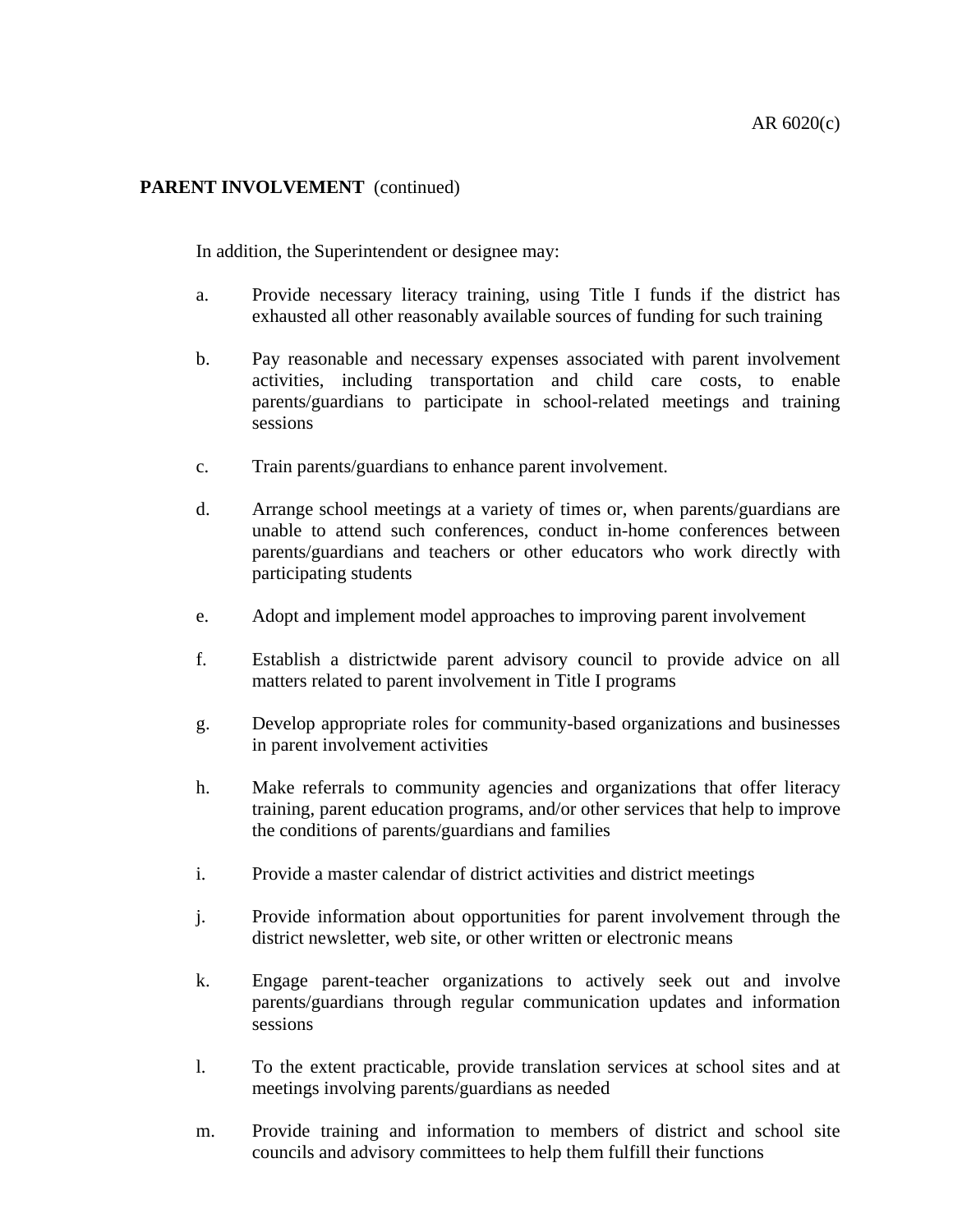- n. Regularly evaluate the effectiveness of staff development activities related to parent involvement
- o. Include expectations for parent/guardian outreach and involvement in staff job descriptions and evaluations
- 4. The Superintendent or designee may:
	- a. Identify overlapping or similar program requirements
	- b. Involve district and school site representatives from other programs to assist in identifying specific population needs
	- c. Schedule joint meetings with representatives from related programs and share data and information across programs
	- d. Develop a cohesive, coordinated plan focused on student needs and shared goals
- 5. Conduct, with involvement of parents/guardians, an annual evaluation of the content and effectiveness of the parent involvement policy in improving the academic quality of the schools served by Title I (20 USC 6318)

The Superintendent or designee shall:

- a. Ensure that the evaluation include the identification of barriers to greater participation in parent involvement activities, with particular attention to parents/guardians who are economically disadvantaged, are disabled, have limited English proficiency, have limited literacy, or are of any racial or ethnic minority background (20 USC 6318)
- b. Use the evaluation results to design strategies for more effective parent involvement and, if necessary, to recommend changes in the parent involvement policy (20 USC 6318)
- c. Assess the district's progress in meeting annual objectives for the parent involvement program, notify parents/guardians of this review and assessment through regular school communications mechanisms, and provide a copy to parents/guardians upon their request (Education Code 11503)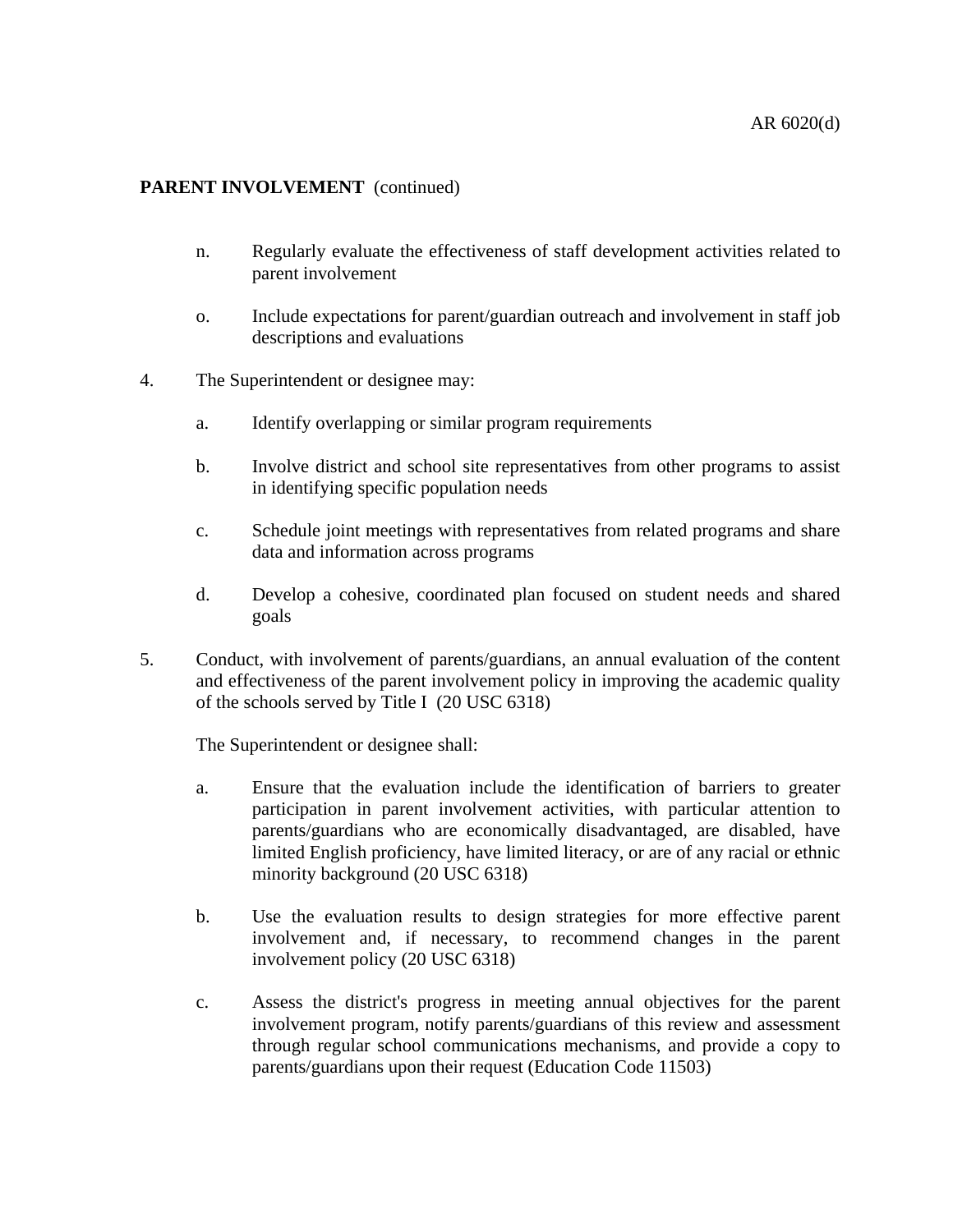6. Involve parents/guardians in the activities of schools served by Title I (20 USC 6318)

The Superintendent or designee may:

- a. Include information about school activities in district communications to parents/guardians
- b. To the extent practicable, assist schools with translation services or other accommodations needed to encourage participation of parents/guardians with special needs
- c. Establish processes to encourage parent/guardian input regarding their expectations and concerns for their children

The district's Board policy and administrative regulation containing parent involvement strategies shall be incorporated into the LEA plan and distributed to parents/guardians of students participating in Title I programs. (20 USC 6318)

### **School-Level Policies for Title I Schools**

At each school receiving Title I funds, a written policy on parent involvement shall be developed jointly with and agreed upon by parents/guardians of participating students. Such policy shall describe the means by which the school will: (20 USC 6318)

- 1. Convene an annual meeting, at a convenient time, to which all parents/guardians of participating students shall be invited and encouraged to attend, in order to inform parents/guardians of their school's participation in Title I and to explain Title I requirements and the right of parents/guardians to be involved
- 2. Offer a flexible number of meetings, such as meetings in the morning or evening, for which related transportation, child care, and/or home visits may be provided as such services relate to parent involvement
- 3. Involve parents/guardians in an organized, ongoing, and timely way in the planning, review, and improvement of Title I programs, including the planning, review, and improvement of the school's parent involvement policy and, if applicable, the joint development of the plan for schoolwide programs pursuant to 20 USC 6314

The school may use an existing process for involving parents/guardians in the joint planning and design of the school's programs provided that the process includes adequate representation of parents/guardians of participating students.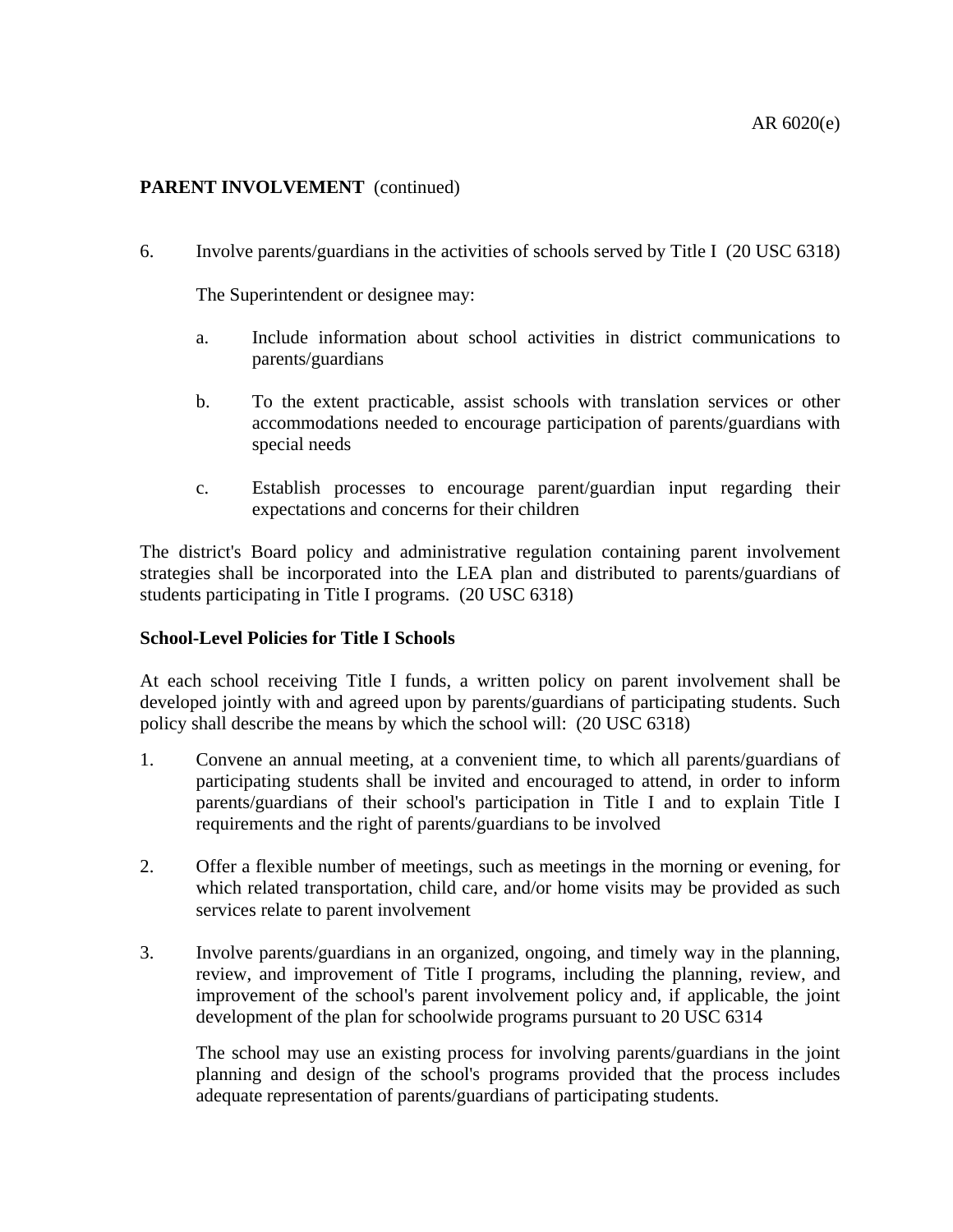- 4. Provide the parents/guardians of participating students all of the following:
	- a. Timely information about Title I programs
	- b. A description and explanation of the school's curriculum, forms of academic assessment used to measure student progress, and the proficiency levels students are expected to meet
	- c. If requested by parents/guardians, opportunities for regular meetings to formulate suggestions and to participate, as appropriate, in decisions related to their children's education, and, as soon as practicably possible, responses to the suggestions of parents/guardians
- 5. If the schoolwide program plan is not satisfactory to the parents/guardians of participating students, submit any parent/guardian comments when the school makes the plan available to the district
- 6. Jointly develop with the parents/guardians of participating students a school-parent compact that outlines how parents/guardians, the entire school staff, and students will share responsibility for improved student academic achievement and the means by which the school and parents/guardians will build a partnership to help students achieve state standards

This compact shall address:

- a. The school's responsibility to provide high-quality curriculum and instruction in a supportive and effective learning environment that enables participating students to achieve the state's student academic achievement standards
- b. Ways in which parents/guardians will be responsible for supporting their children's learning, such as monitoring attendance, homework completion, and television viewing; volunteering in the classroom; and participating, as appropriate, in decisions related to their children's education and the positive use of extracurricular time
- c. The importance of communication between teachers and parents/guardians on an ongoing basis through, at a minimum:
	- (1) Parent-teacher conferences in elementary schools, at least annually, during which the compact shall be discussed as it relates to the student's achievement
	- (2) Frequent reports to parents/guardians on their children's progress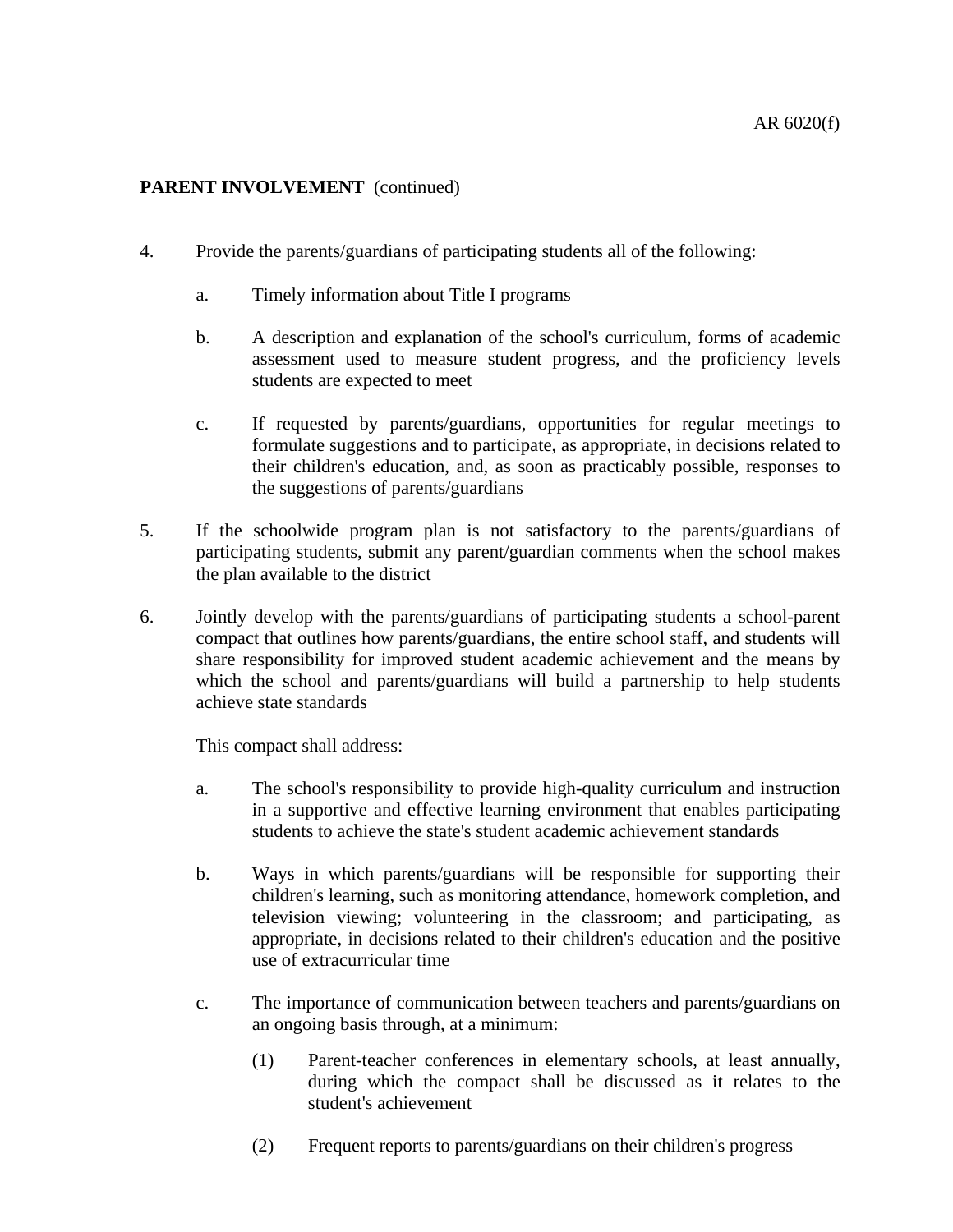- (3) Reasonable access to staff, opportunities to volunteer and participate in their child's classroom, and observation of classroom activities
- 7. Build the capacity of the school and parents/guardians for strong parent involvement by implementing the activities described in items #3a-f in the section "District Strategies for Title I Schools" above
- 8. To the extent practicable, provide full opportunities for the participation of parents/guardians with limited English proficiency, parents/guardians with disabilities, and parents/guardians of migrant children, including providing information and school reports required under 20 USC 6311(h) in a format and language such parents/guardians can understand

If the school has a parent involvement policy that applies to all parents/guardians, it may amend that policy to meet the above requirements. (20 USC 6318)

Each school's parent involvement policy shall be made available to the local community and distributed to parents/guardians of participating students in an understandable and uniform format and, to the extent practicable, provided in a language the parents/guardians can understand. (20 USC 6318)

Each school receiving Title I funds shall annually evaluate the effectiveness of its parent involvement policy. Such evaluation may be conducted during the process of reviewing the school's single plan for student achievement in accordance with Education Code 64001.

The principal or designee, jointly with parents/guardians of participating students, shall periodically update the school's policy to meet the changing needs of parents/guardians and the school. (20 USC 6318)

### **District Strategies for Non-Title I Schools**

For each school that does not receive federal Title I funds, the Superintendent or designee shall, at a minimum:

1. Engage parents/guardians positively in their children's education by helping them develop skills to use at home that support their children's academic efforts at school and their children's development as responsible members of society (Education Code 11502, 11504)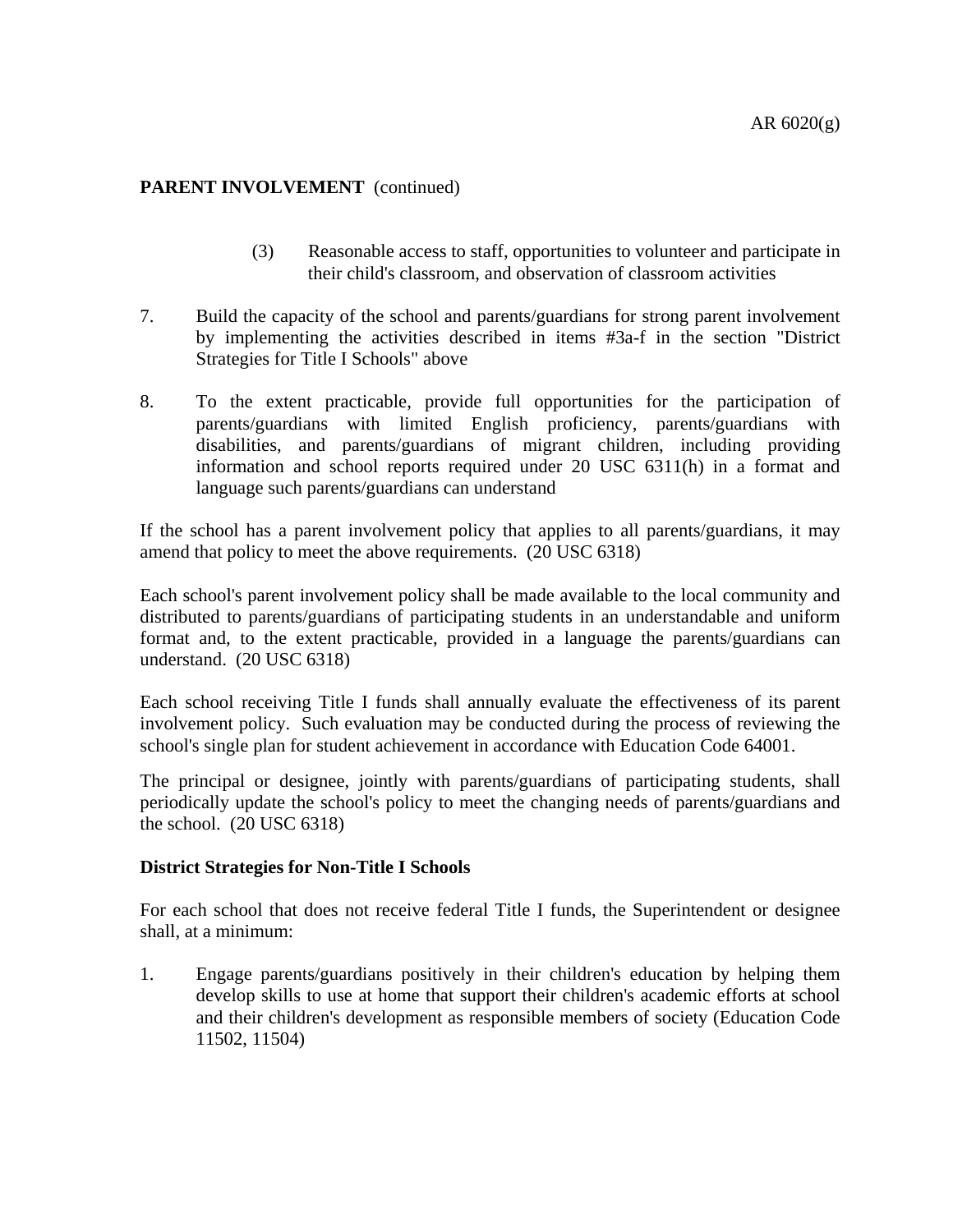The Superintendent or designee may:

- a. Provide or make referrals to literacy training and/or parent education programs designed to improve the skills of parents/guardians and enhance their ability to support their children's education
- b. Provide information, in parent handbooks and through other appropriate means**,** regarding academic expectations and resources to assist with the subject matter
- c. Provide parents/guardians with information about students' class assignments and homework assignments
- 2. Inform parents/guardians that they can directly affect the success of their children's learning, by providing them with techniques and strategies that they may use to improve their children's academic success and to assist their children in learning at home (Education Code 11502, 11504)

The Superintendent or designee may:

- a. Provide parents/guardians with information regarding ways to create an effective study environment at home and to encourage good study habits
- b. Encourage parents/guardians to monitor their children's school attendance, homework completion, and television viewing
- c. Encourage parents/guardians to volunteer in their child's classroom and to participate in school advisory committees
- 3. Build consistent and effective communication between the home and school so that parents/guardians may know when and how to assist their children in support of classroom learning activities (Education Code 11502, 11504)

The Superintendent or designee may:

- a. Ensure that teachers provide frequent reports to parents/guardians on their children's progress and hold parent-teacher conferences at least once per year with parents/guardians of elementary school students
- b. Provide opportunities for parents/guardians to observe classroom activities and to volunteer in their child's classroom